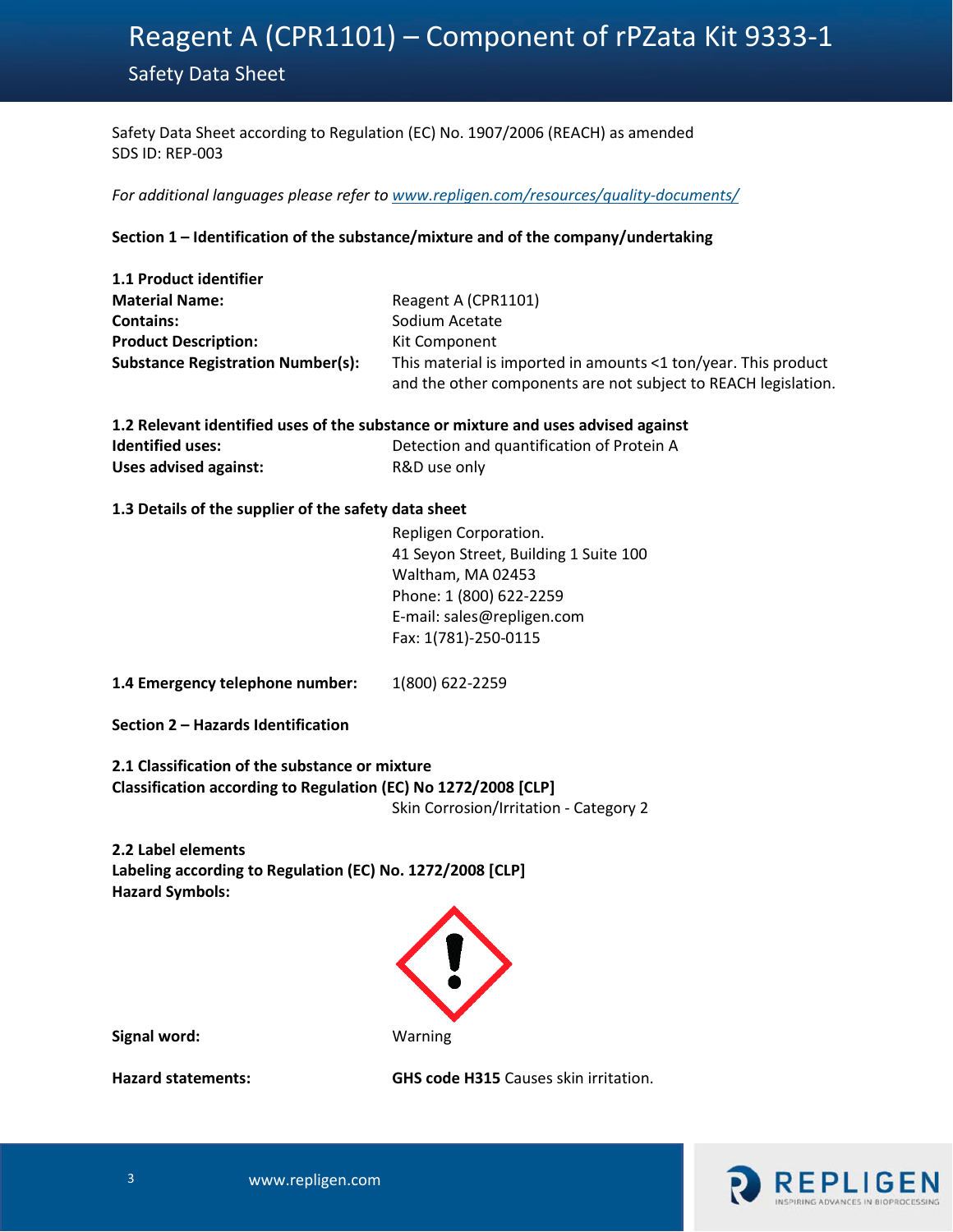# Safety Data Sheet

| <b>Precautionary statements</b> |                                                                                                                                                                                                                                                                                                                          |
|---------------------------------|--------------------------------------------------------------------------------------------------------------------------------------------------------------------------------------------------------------------------------------------------------------------------------------------------------------------------|
| <b>Prevention:</b>              | GHS code P280 Wear protective gloves.                                                                                                                                                                                                                                                                                    |
|                                 | GHS code P264 Wash thoroughly after handling.                                                                                                                                                                                                                                                                            |
| <b>Response:</b>                | GHS code P305 +P351 +P338 IF IN EYES: Rinse cautiously with<br>water for several minutes. Remove contact lenses, if present<br>and easy to do. Continue rinsing.<br>GHS code P302+P352 IF ON SKIN: Wash with plenty of soap and<br>water.<br>GHS code P362+P364 Take off contaminated clothing and wash<br>before reuse. |
| Storage:<br>Disposal:           | None needed according to classification criteria.<br>GHS code P501 Dispose of contents/container in accordance<br>with local/regional/national/international regulations.                                                                                                                                                |
| 2.3 Other hazards               | None known.                                                                                                                                                                                                                                                                                                              |

# **Section 3 – Composition / Information on Ingredients**

| CAS<br>EC No<br><b>Registration No</b> | <b>Component Name</b><br>Synonyms       | 1272/2008 (CLP)      | Percent |
|----------------------------------------|-----------------------------------------|----------------------|---------|
| 127-09-3<br>204-823-8                  | Sodium acetate                          | Skin Irrit. 2 - H315 | 15      |
| 9005-64-5<br>500-018-3                 | Polyoxyethylene sorbitan<br>monolaurate | $- -$                | 0.1     |

\* Self-classification. Full text of H- and EUH-statements: see section 16.

#### **Section 4 – First Aid Measures**

| 4.1 Description of first aid measures |                                                                                                                                                               |
|---------------------------------------|---------------------------------------------------------------------------------------------------------------------------------------------------------------|
| Inhalation:                           | If adverse effects occur, remove to uncontaminated area. Get<br>immediate medical attention.                                                                  |
| Skin:                                 | IF ON SKIN: Wash with plenty of soap and water. If skin<br>irritation occurs: Get medical attention. Take off contaminated<br>clothing and wash before reuse. |
| Eyes:                                 | Flush eyes with plenty of water for at least 15 minutes. If eye<br>irritation persists: Get medical attention.                                                |
| Ingestion:                            | If swallowed, get medical attention. Do NOT induce vomiting.                                                                                                  |

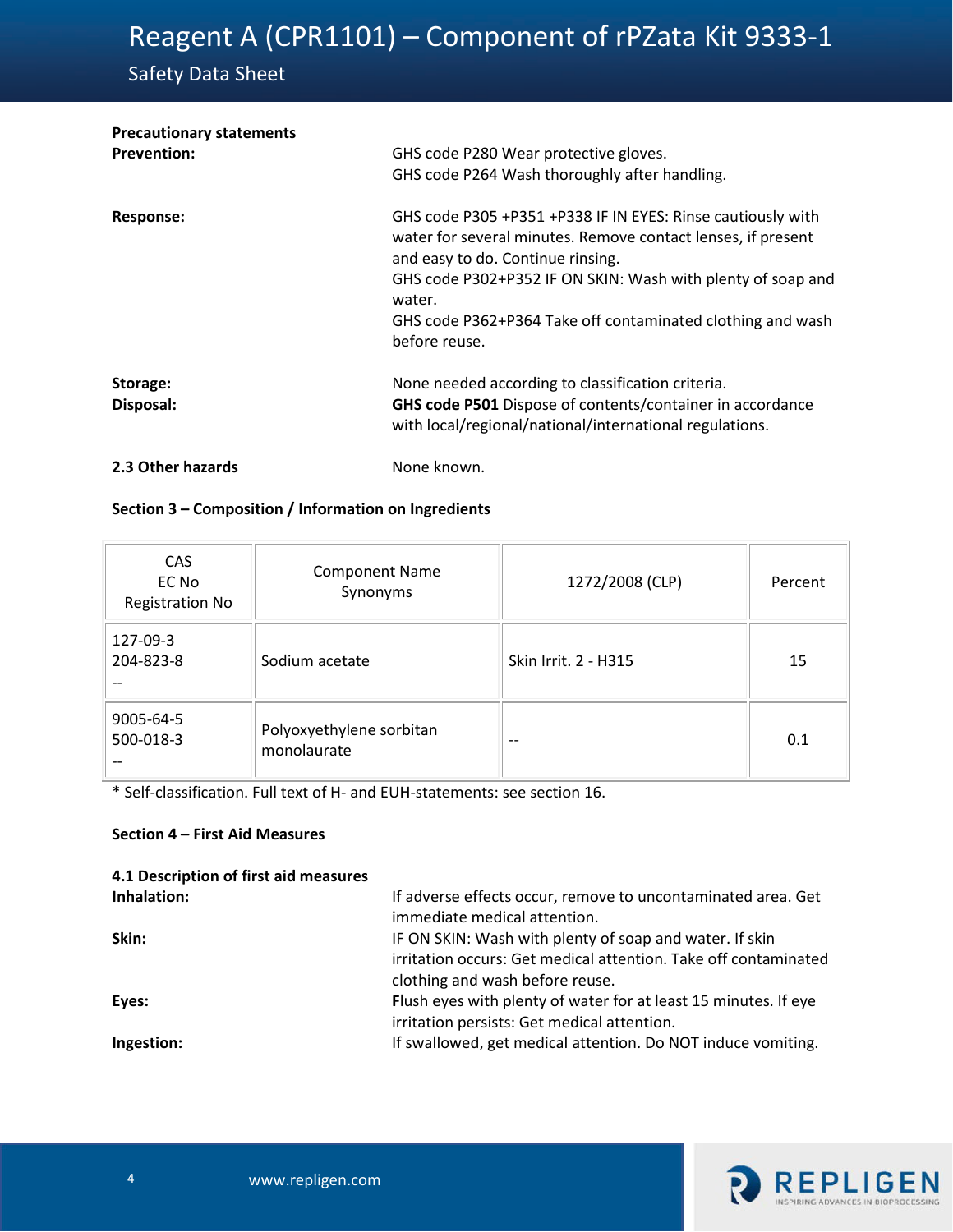# 5 **4.2 Most Important Symptoms/Effects**

| Acute:                                                                  | Causes skin irritation.                                                                                                                                                      |  |  |  |
|-------------------------------------------------------------------------|------------------------------------------------------------------------------------------------------------------------------------------------------------------------------|--|--|--|
| Delayed:                                                                | No information on significant adverse effects.                                                                                                                               |  |  |  |
| 4.3 Indication of Immediate Medical Attention and Special Treatment     |                                                                                                                                                                              |  |  |  |
| Treat symptomatically and supportively.                                 |                                                                                                                                                                              |  |  |  |
| Section 5 - Firefighting Measures                                       |                                                                                                                                                                              |  |  |  |
| 5.1 Extinguishing media                                                 |                                                                                                                                                                              |  |  |  |
| Suitable extinguishing media:<br><b>Unsuitable Extinguishing Media:</b> | Use foam, dry chemical, CO2, or water spray.<br>None known.                                                                                                                  |  |  |  |
| 5.2 Special hazards arising from the substance or mixture               |                                                                                                                                                                              |  |  |  |
| <b>Combustion:</b>                                                      | May explode if heated in closed container.<br>Decomposition products include oxides of carbon and low<br>molecular weight hydrocarbons.                                      |  |  |  |
| 5.3 Advice for firefighters                                             | Firefighters should wear full-face, self-contained breathing<br>apparatus and impervious protective clothing. Firefighters<br>should avoid inhaling any combustion products. |  |  |  |
| <b>Fire Fighting Measures:</b>                                          | Move container from fire area if it can be done without risk.<br>Avoid inhalation of material or combustion by-products. Stay<br>upwind and keep out of low areas.           |  |  |  |
| Section 6 - Accidental Release Measures                                 |                                                                                                                                                                              |  |  |  |
|                                                                         | 6.1 Personal precautions, protective equipment and emergency procedures:                                                                                                     |  |  |  |
|                                                                         | Wear personal protective clothing and equipment, see Section<br>8.                                                                                                           |  |  |  |
| 6.2 Environmental precautions:                                          | Avoid release to the environment. Do not allow to enter into<br>ground-water, surface water or drains.                                                                       |  |  |  |
| 6.3 Methods and Materials for Containment and Cleaning Up:              |                                                                                                                                                                              |  |  |  |
|                                                                         | Contain the discharged material with an inert absorbent<br>material. Isolate hazard area. Keep unnecessary personnel<br>away.                                                |  |  |  |
| 6.4 Reference to other sections:                                        | Safe handling: see section 7. Personal protection equipment<br>(PPE): see section 8. Disposal: see section 13.                                                               |  |  |  |

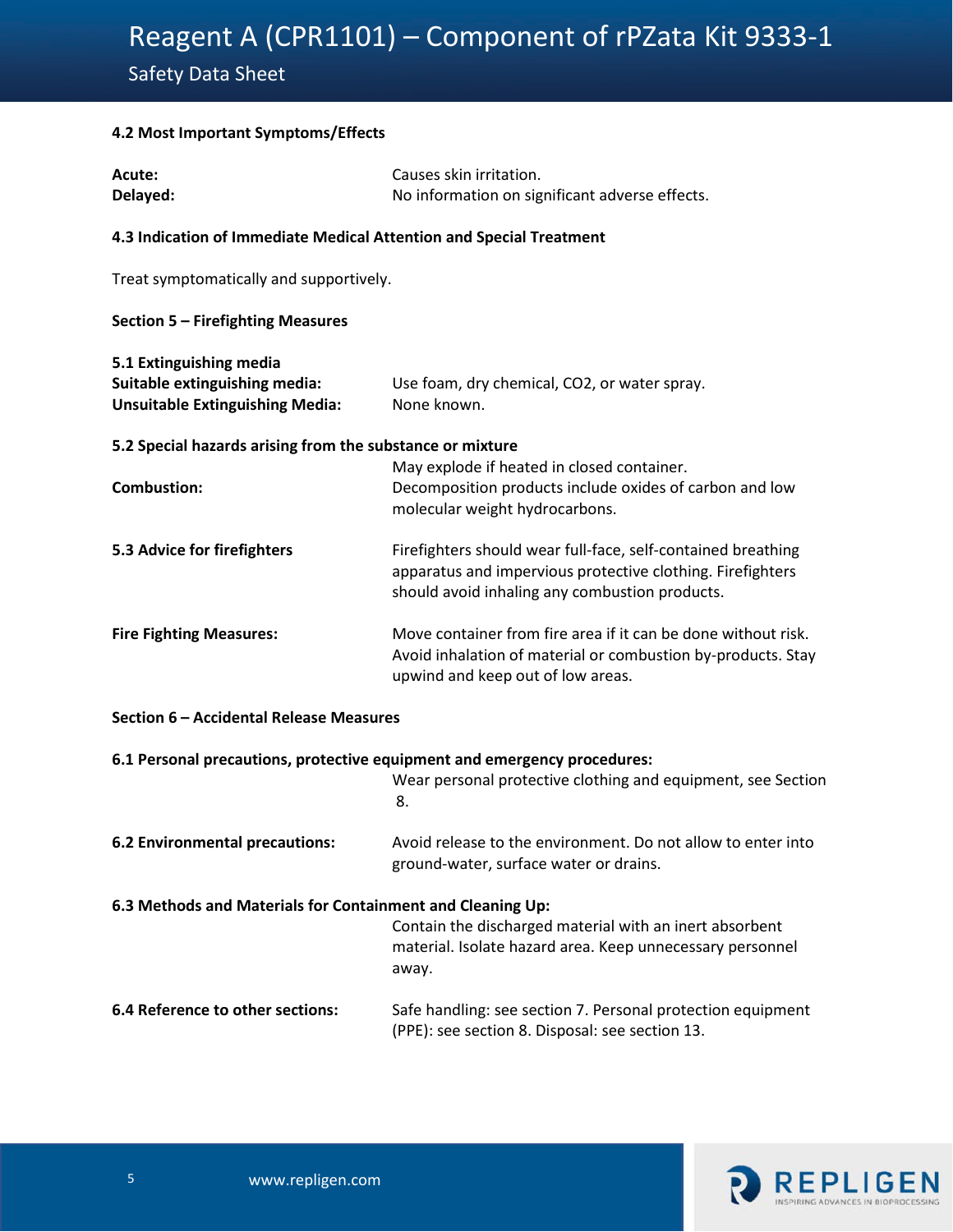Safety Data Sheet

| Section 7 - Handling and Storage                                                                                   |                                                                                                                                                                                                                     |  |  |  |
|--------------------------------------------------------------------------------------------------------------------|---------------------------------------------------------------------------------------------------------------------------------------------------------------------------------------------------------------------|--|--|--|
| 7.1 Precautions for safe handling:                                                                                 | Use only outdoors or in a well-ventilated area. Do not eat, drink<br>or smoke when using this product. Wear eye protection. Wash<br>thoroughly after handling.                                                      |  |  |  |
| 7.2 Conditions for safe storage, including any incompatibilities:<br>Keep container tightly closed. Keep away from |                                                                                                                                                                                                                     |  |  |  |
|                                                                                                                    | heat/sparks/open flame/hot surfaces - No smoking. Store at 2-8<br>°C.                                                                                                                                               |  |  |  |
| <b>Incompatible Materials:</b>                                                                                     | Strong oxidizing agents, peroxides, acid, alkali                                                                                                                                                                    |  |  |  |
| 7.3 Specific end use(s):                                                                                           | Detection and quantification of Protein A. R&D Use Only.                                                                                                                                                            |  |  |  |
| Section 8 - Exposure Controls/Personal Protection                                                                  |                                                                                                                                                                                                                     |  |  |  |
| 8.1 Control parameters                                                                                             |                                                                                                                                                                                                                     |  |  |  |
| <b>Component Exposure Limits</b>                                                                                   | EU, Austria, Belgium, Denmark, Finland, France, Germany,<br>Greece, Ireland, Netherlands, Portugal, Spain, Sweden and<br>United Kingdom have not developed exposure limits for any of<br>this product's components. |  |  |  |
| <b>Component Biological</b>                                                                                        |                                                                                                                                                                                                                     |  |  |  |
| <b>Exposure Limits:</b><br><b>Derived No Effect Levels (DNELs):</b>                                                | None of this product's components are on the list.<br>No DNELs available.                                                                                                                                           |  |  |  |
| <b>Predicted No Effect</b>                                                                                         | No PNECs available.                                                                                                                                                                                                 |  |  |  |
| <b>Concentrations (PNECs):</b>                                                                                     |                                                                                                                                                                                                                     |  |  |  |
| <b>8.2 Exposure Controls</b>                                                                                       |                                                                                                                                                                                                                     |  |  |  |
| <b>Engineering controls:</b>                                                                                       | Provide adequate ventilation. Ensure compliance with<br>applicable exposure limits.                                                                                                                                 |  |  |  |
| Eye/face protection:                                                                                               | Wear safety googles with a faceshield (EN 166).                                                                                                                                                                     |  |  |  |
| <b>Skin Protection:</b>                                                                                            | Wear suitable protective clothing. Wash contaminated clothing<br>before reuse (EN ISO 6529).                                                                                                                        |  |  |  |
| <b>Respiratory Protection:</b>                                                                                     | If engineering controls do not maintain airborne concentrations<br>to a negligible level, an approved respirator must be worn (EN<br>137).                                                                          |  |  |  |
| <b>Glove Recommendations:</b>                                                                                      | Wear suitable gloves (EN 374).                                                                                                                                                                                      |  |  |  |
| <b>Environmental exposure controls:</b>                                                                            | Avoid release to the environment.                                                                                                                                                                                   |  |  |  |

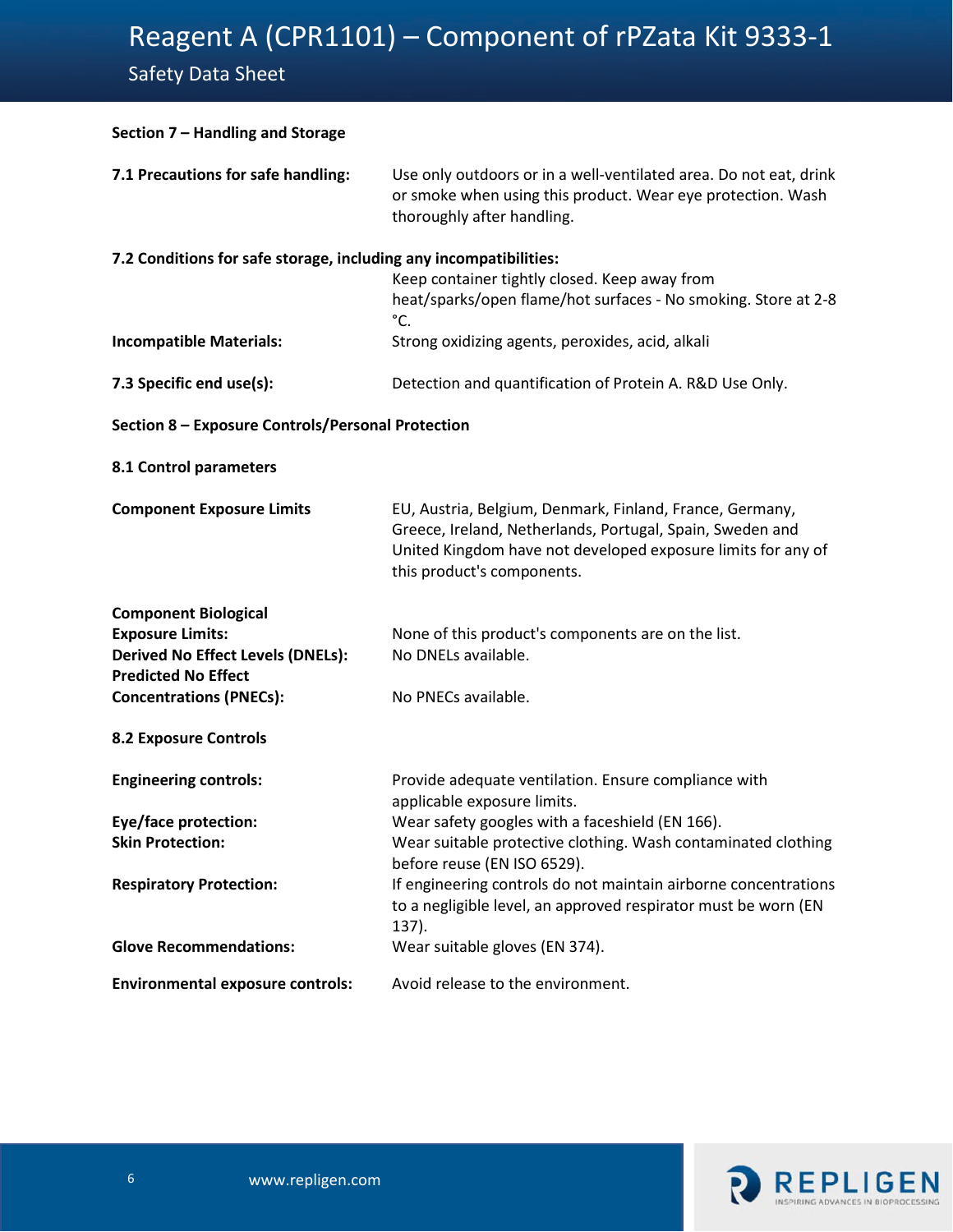## 7 **Section 9 – Physical and Chemical Properties**

### **9.1 Information on basic physical and chemical properties**

| Appearance                         | Colorless liquid      | <b>Physical State</b>                             | Not available    |  |
|------------------------------------|-----------------------|---------------------------------------------------|------------------|--|
| Odor                               | strong , vinegar-like | Color                                             | Colorless liquid |  |
| <b>Odor Threshold</b>              | Not available         | pH                                                | 3                |  |
| <b>Melting Point</b>               | Not available         | <b>Boiling Point</b>                              | Not available    |  |
| <b>Boiling Point</b><br>Range      | Not available         | <b>Freezing point</b>                             | Not available    |  |
| <b>Evaporation Rate</b>            | Not available         | <b>Flammability (solid, gas)</b>                  | Not available    |  |
| Autoignition<br><b>Temperature</b> | Not available         | <b>Flash Point</b>                                | Not available    |  |
| <b>Lower Explosive</b><br>Limit    | Not available         | <b>Decomposition temperature</b>                  | Not available    |  |
| <b>Upper Explosive</b><br>Limit    | Not available         | <b>Vapor Pressure</b>                             | Not available    |  |
| <b>Vapor Density</b><br>$(air=1)$  | Not available         | <b>Specific Gravity (water=1)</b>                 | Not available    |  |
| <b>Water Solubility</b>            | (soluble)             | <b>Partition coefficient: n-</b><br>octanol/water | Not available    |  |
| <b>Viscosity</b>                   | Not available         | <b>Solubility (Other)</b>                         | Not available    |  |
| <b>Density</b>                     | Not available         | <b>Physical Form</b>                              | liquid           |  |
| <b>Molecular Weight</b>            | Not available         |                                                   |                  |  |

**9.2 Other information:** No additional information is available.

#### **Section 10 – Stability and Reactivity**

**10.1 Reactivity:** May be corrosive to metals.

**10.2 Chemical stability:** Stable at normal temperatures and pressure.

**10.3 Possibility of hazardous reactions:** Will not polymerize.

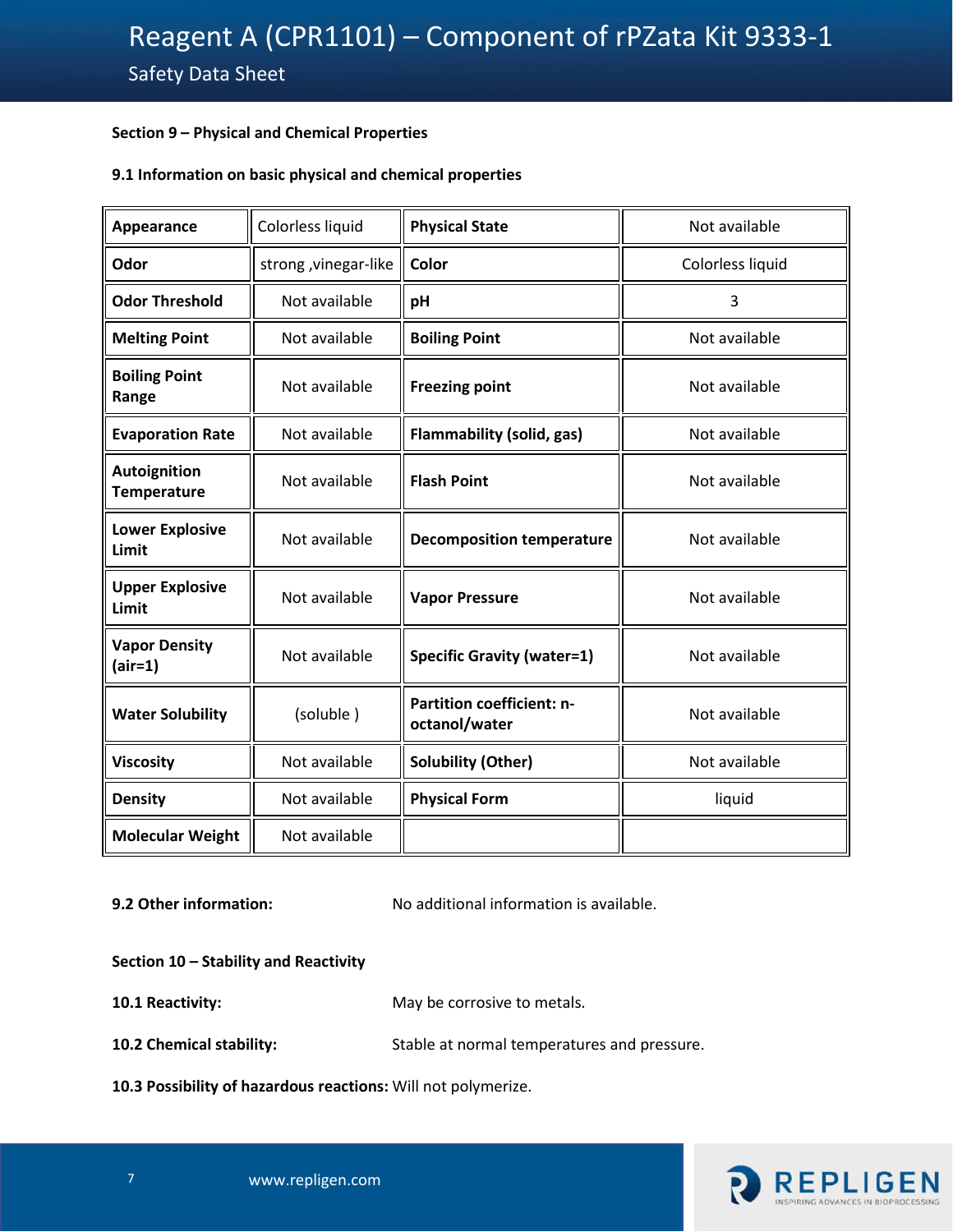# Safety Data Sheet

| 10.4 Conditions to avoid:                        | Avoid contact with incompatible materials. Avoid heat, flames,<br>sparks and other sources of ignition                       |  |  |  |  |
|--------------------------------------------------|------------------------------------------------------------------------------------------------------------------------------|--|--|--|--|
| 10.5 Incompatible materials:                     | Strong oxidizing agents, peroxides, acids, alkalis                                                                           |  |  |  |  |
| 10.6 Hazardous decomposition<br><b>Products:</b> | Decomposition products include oxides of carbon and low<br>molecular weight hydrocarbons.                                    |  |  |  |  |
| Section 11 - Toxicological Information           |                                                                                                                              |  |  |  |  |
| 11.1 Information on toxicological effects        |                                                                                                                              |  |  |  |  |
| <b>Component Analysis - LD50/LC50</b>            | The components of this material have been reviewed in various<br>sources and the following selected endpoints are published: |  |  |  |  |
| <b>Sodium acetate (127-09-3)</b>                 |                                                                                                                              |  |  |  |  |
|                                                  | Oral LD50 Rat 3530 mg/kg                                                                                                     |  |  |  |  |
|                                                  | Dermal LD50 Rabbit >10 g/kg                                                                                                  |  |  |  |  |
|                                                  | Inhalation LC50 Rat >30 g/m3 1 h                                                                                             |  |  |  |  |
| Polyoxyethylene sorbitan monolaurate (9005-64-5) | Oral LD50 Rat 36700 µL/kg                                                                                                    |  |  |  |  |
| <b>Product Toxicity Data</b>                     |                                                                                                                              |  |  |  |  |
| <b>Acute Toxicity Estimate</b>                   |                                                                                                                              |  |  |  |  |
|                                                  |                                                                                                                              |  |  |  |  |
|                                                  | > 2000 mg/kg<br>Dermal                                                                                                       |  |  |  |  |
|                                                  | > 2000 mg/kg<br>Oral                                                                                                         |  |  |  |  |
| <b>Irritation/Corrosivity Data:</b>              | Causes skin irritation.                                                                                                      |  |  |  |  |
| <b>Respiratory Sensitization:</b>                | No data available.                                                                                                           |  |  |  |  |
| <b>Dermal Sensitization:</b>                     | No data available.                                                                                                           |  |  |  |  |
| <b>Germ Cell Mutagenicity:</b>                   | No data available.                                                                                                           |  |  |  |  |
| <b>Component Carcinogenicity:</b>                | None of this product's components are listed by IARC or DFG.                                                                 |  |  |  |  |
| <b>Reproductive toxicity:</b>                    | No data available.                                                                                                           |  |  |  |  |
| <b>Specific Target Organ Toxicity -</b>          |                                                                                                                              |  |  |  |  |
| <b>Single Exposure:</b>                          | No target organs identified.                                                                                                 |  |  |  |  |
| <b>Specific Target Organ Toxicity -</b>          |                                                                                                                              |  |  |  |  |
| <b>Repeated Exposure:</b>                        | No target organs identified.                                                                                                 |  |  |  |  |
| <b>Aspiration hazard</b>                         | No data available.                                                                                                           |  |  |  |  |
| Section 12 - Ecological Information              |                                                                                                                              |  |  |  |  |

## **12.1 Toxicity: Component Analysis – Aquatic Toxicity:**

| Sodium acetate $\parallel$ 127-09-3 |                                                           |
|-------------------------------------|-----------------------------------------------------------|
|                                     | Invertebrate:   EC50 48 h Daphnia magna >1000 mg/L IUCLID |

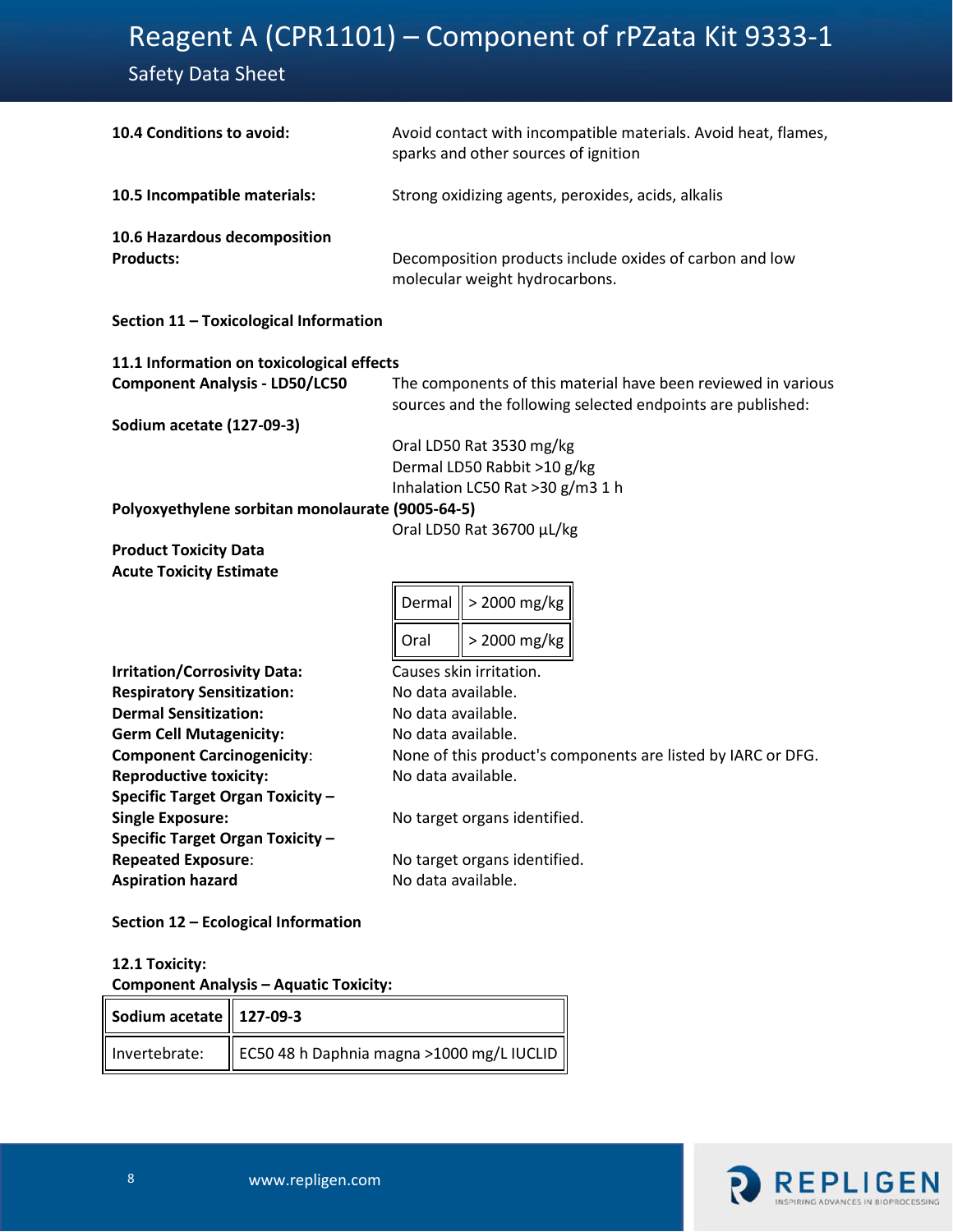# Safety Data Sheet

| 12.2 Persistence and degradability:                | No information available for the product.                                                                                                                                                                                                                                                                                                                                                             |
|----------------------------------------------------|-------------------------------------------------------------------------------------------------------------------------------------------------------------------------------------------------------------------------------------------------------------------------------------------------------------------------------------------------------------------------------------------------------|
| 12.3 Bioaccumulative potential:                    | No information available for the product.                                                                                                                                                                                                                                                                                                                                                             |
| 12.4 Mobility in soil:                             | No information available for the product.                                                                                                                                                                                                                                                                                                                                                             |
| 12.5 Results of PBT and<br><b>vPvB</b> assessment: | No information available for the product.                                                                                                                                                                                                                                                                                                                                                             |
| Section 13 - Disposal Considerations               |                                                                                                                                                                                                                                                                                                                                                                                                       |
| 13.1 Waste treatment methods:                      | Waste disposal according to directive 2008/98/EC, covering<br>waste and dangerous waste.<br>Waste codes/waste designations according to LoW. EWC-code:<br>18 02 05*.<br>No data specific data available.<br>Release to the environment or sewage system is prohibited.<br>Recycle if possible. Dispose of material in accordance with all<br>local, regional, national and international regulations. |

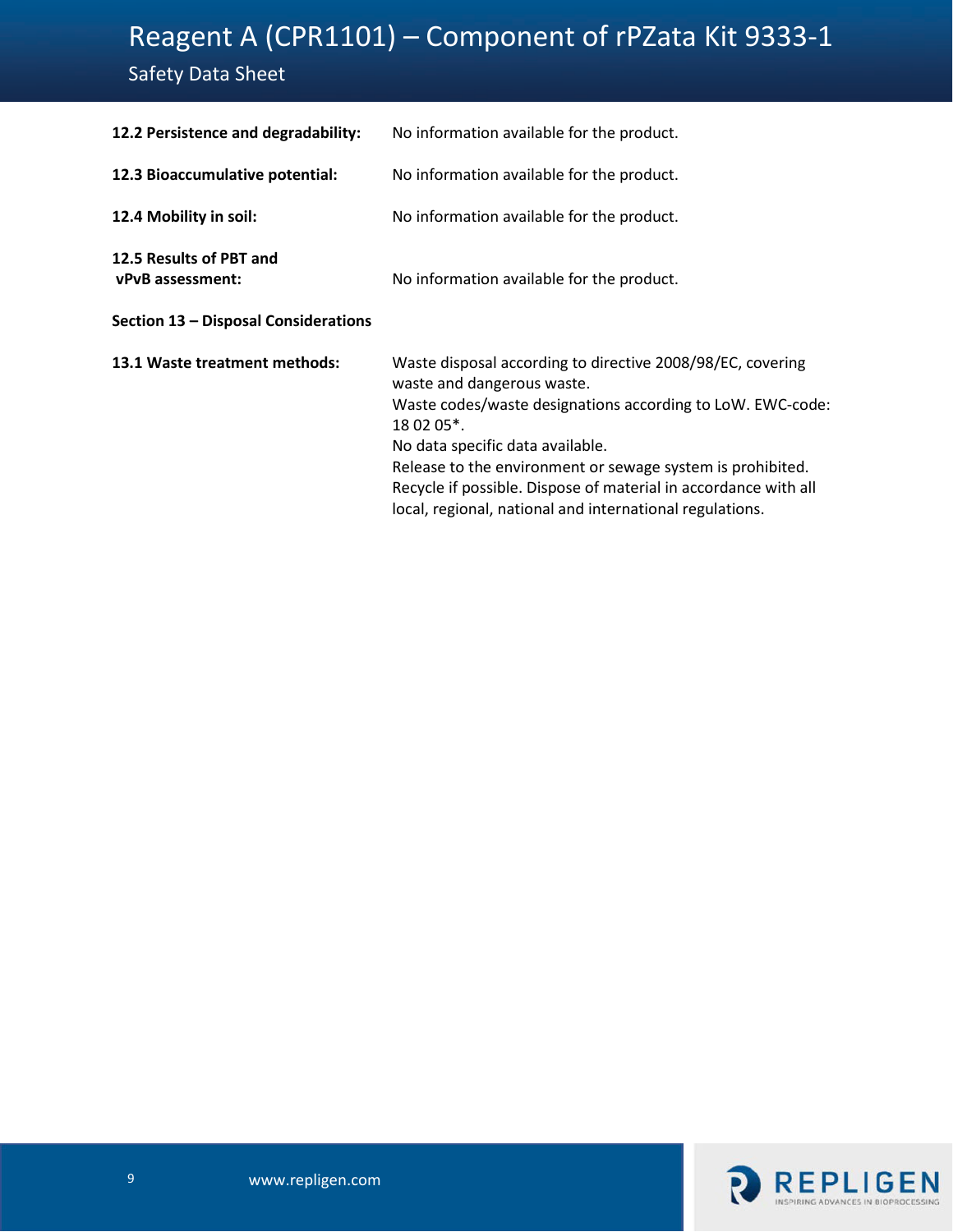## 10 **Section 14 – Transport Information**

|      |                                                                                           | <b>ADR</b>              | <b>RID</b>       | <b>ICAO</b>             | <b>IATA</b>      | <b>ADN</b>       | <b>IMDG</b>                           |
|------|-------------------------------------------------------------------------------------------|-------------------------|------------------|-------------------------|------------------|------------------|---------------------------------------|
| 14.1 | <b>UN Number</b>                                                                          | <b>Not</b><br>regulated | Not<br>regulated | <b>Not</b><br>regulated | Not<br>regulated | Not<br>regulated | Not<br>regulated                      |
| 14.2 | <b>UN Proper Shipping</b><br>Name                                                         |                         |                  |                         |                  |                  |                                       |
| 14.3 | <b>Transport Hazard</b><br>Class(es)                                                      |                         |                  | 8                       | 8                |                  | 8                                     |
| 14.4 | Packing Group                                                                             |                         |                  |                         | $\mathbf{I}$     |                  | $\begin{array}{c} \hline \end{array}$ |
| 14.5 | Environmental<br>Hazards                                                                  |                         |                  |                         |                  |                  |                                       |
| 14.6 | <b>Special Precautions</b><br>For User                                                    |                         |                  |                         |                  |                  |                                       |
| 14.7 | Transport in Bulk<br><b>According to Annex II</b><br>of MARPOL and the<br><b>IBC Code</b> |                         |                  |                         |                  |                  |                                       |
| 14.8 | Additional<br>information                                                                 |                         |                  |                         |                  |                  |                                       |

**Component Marine Pollutants (IMDG)**: Not a marine pollutant.

**International Bulk Chemical Code:** This material does not contain any chemicals required by the IBC Code to be identified as dangerous chemicals in bulk.

**Section 15 – Regulatory Information**

**15.1 Safety, health and environmental regulations/legislation specific for the substance or mixture EU - REACH (1907/2006) - Annex XIV List of Substances Subject to Authorization** 

No components of this material are listed.

**EU - REACH (1907/2006) - Article 59(1) Candidate List of Substances Subject to Authorization**  No components of this material are listed.

**EU - REACH (1907/2006) - Annex XVII Restrictions of Certain Dangerous Substances, Mixtures and Articles** 

No components of this material are listed.

**EU - Substances Depleting the Ozone layer (1005/2009)** 

No components of this material are listed

**EU - Persistent Organic Pollutants (850/2004)** 

No components of this material are listed

**EU - Export and Import Restrictions (689/2008) - Chemicals and Articles Subject to Export Ban** 

No components of this material are listed

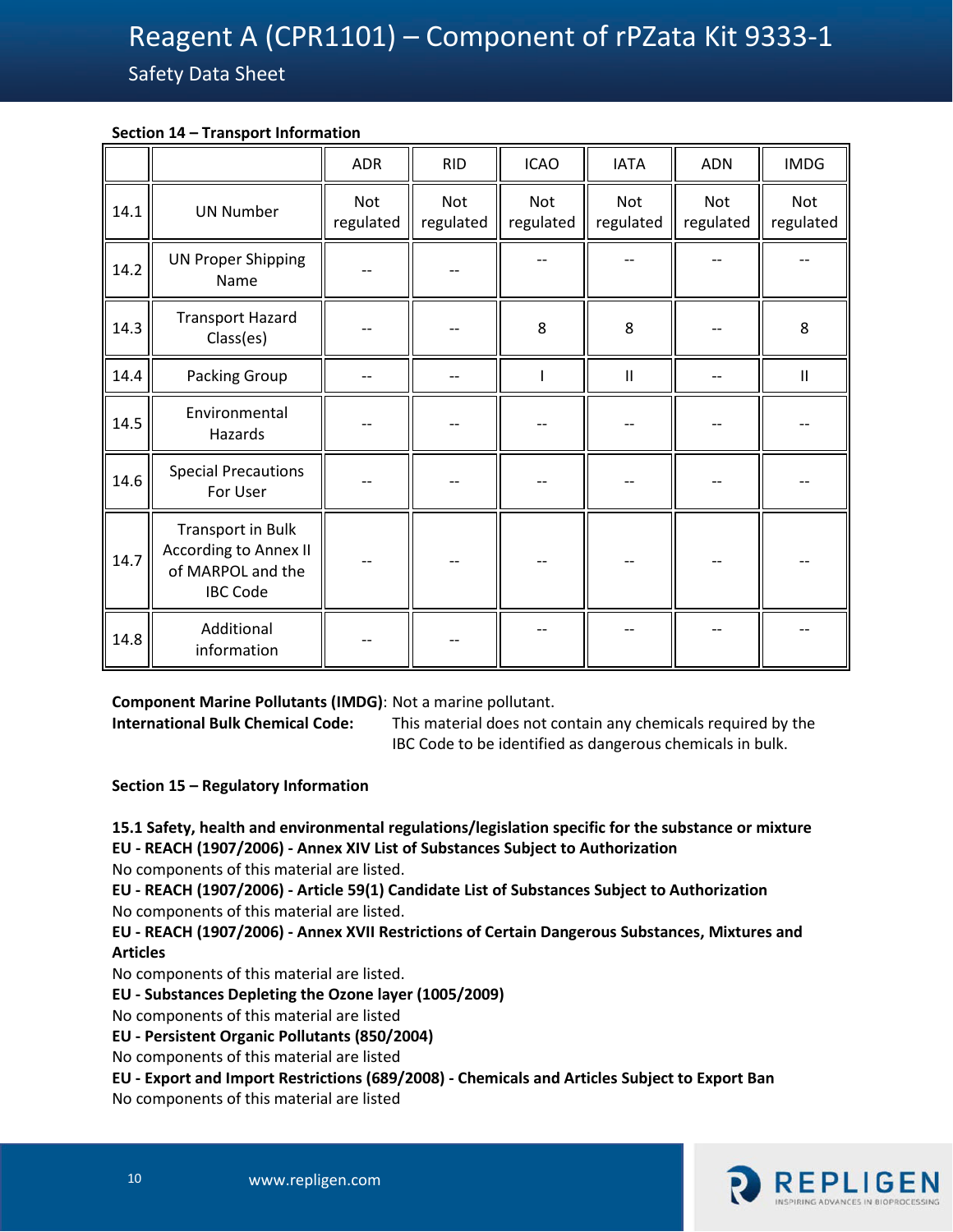# 11 **EU - Seveso III Directive (2012/18/EU) - Qualifying Quantities of Dangerous Substances**

No components of this material are listed

**EU - Plant Protection Products (1107/2009/EC)** 

No components of this material are listed

### **EU - Biocides (528/2012/EU)**

| Sodium acetate    127-09-3 |                                                  |  |  |  |  |
|----------------------------|--------------------------------------------------|--|--|--|--|
|                            | Active Substances $\parallel$ Category 1 (E 262) |  |  |  |  |

### **EU – Water Framework Directive (2000/60/EC)**

No components of this material are listed

#### **EU - Limitation of Emissions of Volatile Organic Compounds Due to the Use of Organic Solvents in Certain Activities and Installations (1999/13/EC)**

No components of this material are listed

**EU Detergent Regulation 648/2004/EC** 

No components of this material are listed

# **Germany Regulations**

## **Germany Water Classification - Product**

hazard class 1 - low hazard to waters

\* Self-classification

#### **Germany Water Classification - Component**

**Sodium acetate (127-09-3)**

ID Number 367 , hazard class 1 - low hazard to waters

### **Polyoxyethylene sorbitan monolaurate (9005-64-5)**

ID Number 3692, hazard class 1 - low hazard to waters

### **Denmark Regulations**

No components of this material are listed.

#### **Component Analysis - Inventory Sodium acetate (127-09-3)**

| l US | CA                                     |  | II IP -<br>$\mathcal{A} \parallel$ EU $\parallel$ AU $\parallel$ PH $\parallel$ ENCS $\parallel \cdot$ | $JP -$ | $\parallel$ KR KECI - $\parallel$ KR KECI -<br>$\parallel$ ISHL $\parallel$ Annex 1 | $\parallel$ Annex 2 | KR -<br>REACH<br><b>CCA</b> |  | CN    NZ    MX    TW     |  |
|------|----------------------------------------|--|--------------------------------------------------------------------------------------------------------|--------|-------------------------------------------------------------------------------------|---------------------|-----------------------------|--|--------------------------|--|
|      | Yes    DSL    EIN    Yes    Yes    Yes |  |                                                                                                        | Yes    | Yes                                                                                 | N <sub>0</sub>      | No                          |  | Yes    Yes    Yes    Yes |  |

### **Polyoxyethylene sorbitan monolaurate (9005-64-5)**

| $\parallel$ US $\parallel$ CA |                                      |  | I JP -<br>$\overline{A}$ $\parallel$ EU $\parallel$ AU $\parallel$ PH $\parallel \overline{E}$ NCS $\parallel \cdot$ | JP - | $\parallel$ KR KECI - $\parallel$ KR KECI -<br>$\parallel$ ISHL $\parallel$ Annex 1 | Annex 2 | KR -<br>REACH<br><b>CCA</b> | $\parallel$ CN $\parallel$ NZ $\parallel$ MX $\parallel$ TW $\parallel$ |  |
|-------------------------------|--------------------------------------|--|----------------------------------------------------------------------------------------------------------------------|------|-------------------------------------------------------------------------------------|---------|-----------------------------|-------------------------------------------------------------------------|--|
|                               | Yes    DSL    No    Yes    Yes    No |  |                                                                                                                      | No   | Yes                                                                                 | l No    | No                          | Yes    Yes    Yes    Yes                                                |  |

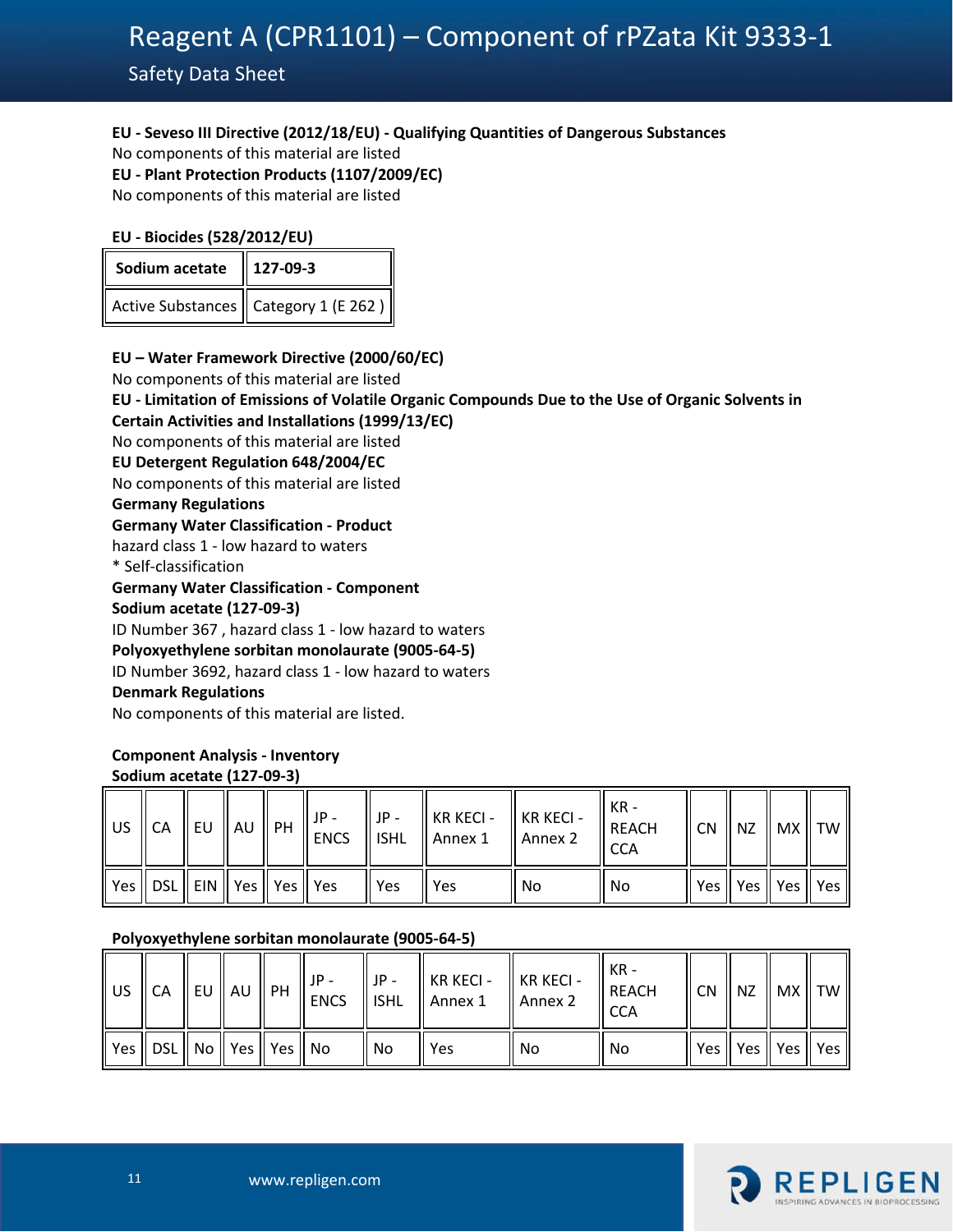Safety Data Sheet

### 12 **15.2 Chemical Safety Assessment**

No chemical safety assessment has been carried out for the substance/mixture.

#### **Section 16 – Other Information**

| 16.1 Indication of changes | New SDS: 12 June 2017                                                                                                                                                                                                                                                                                                                                                                                                                                                                                                                                                                                                                                                                                                                                                                                                                                                                                                                                                                                                                                                                                                                                                                                                                                                                                                                                                                                                                                                                                                                                                                                                                                                                                                                                                                                                                                                                                                                                                                                                                                                                                                                                                                                                                                                                                                                                                                                                                                                                                                                     |
|----------------------------|-------------------------------------------------------------------------------------------------------------------------------------------------------------------------------------------------------------------------------------------------------------------------------------------------------------------------------------------------------------------------------------------------------------------------------------------------------------------------------------------------------------------------------------------------------------------------------------------------------------------------------------------------------------------------------------------------------------------------------------------------------------------------------------------------------------------------------------------------------------------------------------------------------------------------------------------------------------------------------------------------------------------------------------------------------------------------------------------------------------------------------------------------------------------------------------------------------------------------------------------------------------------------------------------------------------------------------------------------------------------------------------------------------------------------------------------------------------------------------------------------------------------------------------------------------------------------------------------------------------------------------------------------------------------------------------------------------------------------------------------------------------------------------------------------------------------------------------------------------------------------------------------------------------------------------------------------------------------------------------------------------------------------------------------------------------------------------------------------------------------------------------------------------------------------------------------------------------------------------------------------------------------------------------------------------------------------------------------------------------------------------------------------------------------------------------------------------------------------------------------------------------------------------------------|
| 16.2 Key / Legend :        | <b>ACGIH - American Conference of Governmental Industrial</b><br>Hygienists; ADR - European Road Transport; AU - Australia; BOD<br>- Biochemical Oxygen Demand; C - Celsius; CA - Canada;<br>CA/MA/MN/NJ/PA - California/Massachusetts/Minnesota/New<br>Jersey/Pennsylvania*; CAS - Chemical Abstracts Service; CFR -<br>Code of Federal Regulations (US); CERCLA - Comprehensive<br>Environmental Response, Compensation, and Liability Act; CLP -<br>Classification, Labelling, and Packaging; CN - China; CPR -<br><b>Controlled Products Regulations; DFG - Deutsche</b><br>Forschungsgemeinschaft; DOT - Department of Transportation;<br>DSD - Dangerous Substance Directive; DSL - Domestic<br>Substances List; EC - European Commission; EEC - European<br>Economic Community; EIN - European Inventory of (Existing<br>Commercial Chemical Substances); EINECS - European Inventory<br>of Existing Commercial Chemical Substances; ENCS - Japan<br>Existing and New Chemical Substance Inventory; EPA -<br>Environmental Protection Agency; EU - European Union; F -<br>Fahrenheit; IARC - International Agency for Research on Cancer;<br>IATA - International Air Transport Association; ICAO -<br>International Civil Aviation Organization; IDL - Ingredient<br>Disclosure List; IDLH - Immediately Dangerous to Life and<br>Health; IMDG - International Maritime Dangerous Goods; ISHL -<br>Japan Industrial Safety and Health Law; IUCLID - International<br>Uniform Chemical Information Database; JP - Japan; Kow -<br>Octanol/water partition coefficient; KECI - Korea Existing<br>Chemicals Inventory; KECL - Korea Existing Chemicals List; KR -<br>Korea; LD50/LC50 - Lethal Dose/ Lethal Concentration; LEL -<br>Lower Explosive Limit; LLV - Level Limit Value; LOLI - List Of<br>LIsts <sup>™</sup> - ChemADVISOR's Regulatory Database; MAK - Maximum<br>Concentration Value in the Workplace; MEL - Maximum<br>Exposure Limits; MX - Mexico; NDSL - Non-Domestic Substance<br>List (Canada); NFPA - National Fire Protection Agency; NIOSH ·<br>National Institute for Occupational Safety and Health; NJTSR -<br>New Jersey Trade Secret Registry; NTP - National Toxicology<br>Program; NZ - New Zealand; OSHA - Occupational Safety and<br>Health Administration; PEL- Permissible Exposure Limit; PH -<br>Philippines; RCRA - Resource Conservation and Recovery Act;<br>REACH- Registration, Evaluation, Authorisation, and restriction<br>of Chemicals; RID - European Rail Transport; SARA - Superfund |
|                            | Amendments and Reauthorization Act; STEL - Short-term                                                                                                                                                                                                                                                                                                                                                                                                                                                                                                                                                                                                                                                                                                                                                                                                                                                                                                                                                                                                                                                                                                                                                                                                                                                                                                                                                                                                                                                                                                                                                                                                                                                                                                                                                                                                                                                                                                                                                                                                                                                                                                                                                                                                                                                                                                                                                                                                                                                                                     |